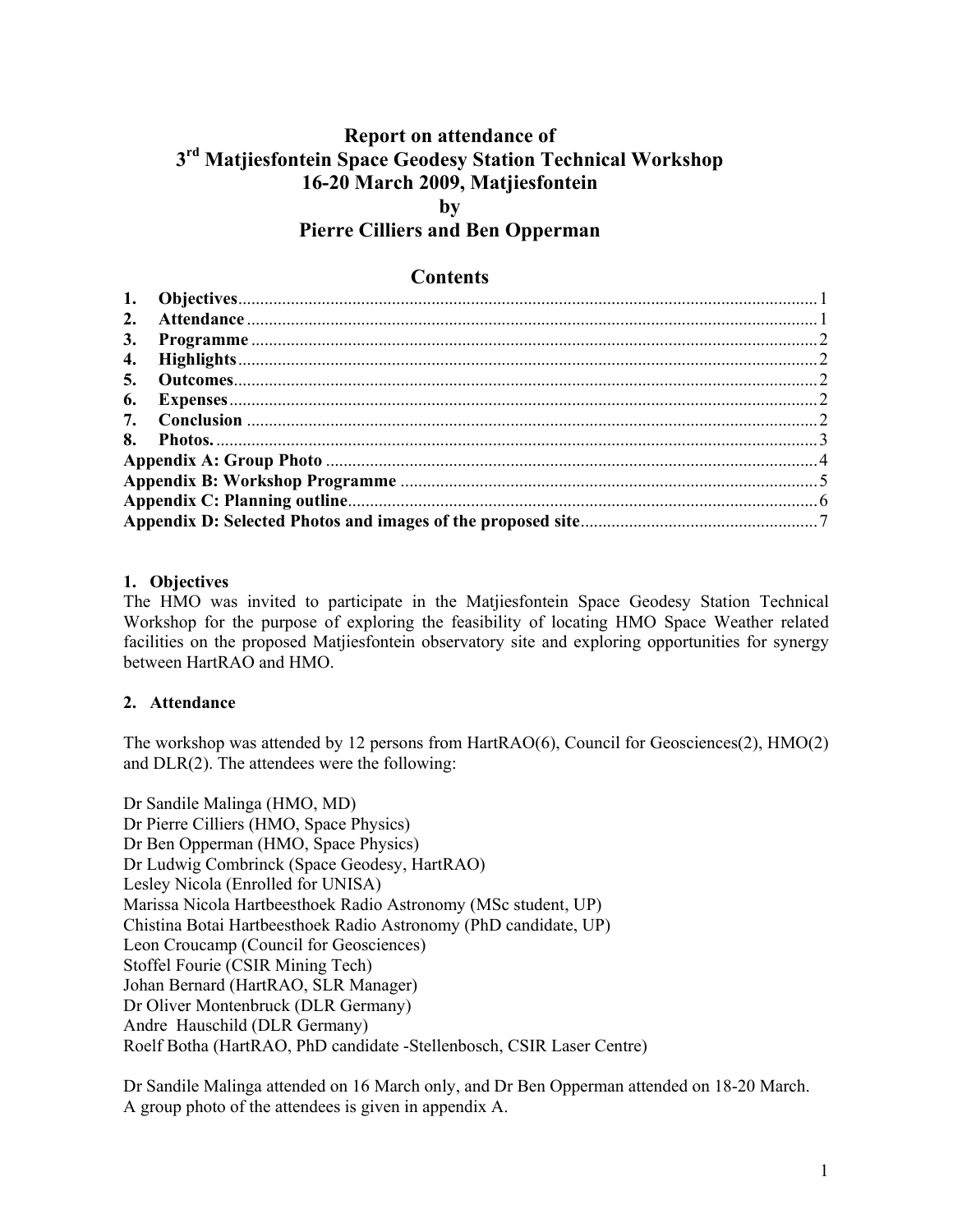## **3. Programme**

The programme included presentations and planning discussions on the various proposed activities at the Matjiesfontein observatory and on the formulation of the lease agreement with the owners of the land. Drs Pierre Cilliers and Ben Opperman gave a joint presentation on the topic "HMO Space Weather Infrastructure and Ionospheric Applications of GPS in South Africa". The programme is attached as appendix B. All the presentations given at the workshop are to be made available on the HartRAO website http://geodesy.hartrao.ac.za onder Past Events.

## **4. Highlights**

During the Matjiesfontein meeting the HMO delegates visited the site of the proposed observatory. Some photos of the surroundings and of existing instrumentation at the site are given in Appendix C. A map of the proposed area of the Matjiesfontein Observatory is given in Appendix D.

The HMO delegation had fruitful discussions with Dr Oliver Montenbruck of DLR on the problems with implementing a GPS receiver and other ionospheric experiments on a cubesat, particularly the limitations of the available power and communication infrastructure and satellite stabilization. Dr Montenbruck and Mr Hauschild shared valuable information on latest trends in real-time GNSS data distribution via NTRIP protocol: a valuable tool for significantly improving real-time ionospheric calculations from GPS signals. After the workshop at Matjiesfontein, some of the participants including Drs Cilliers and Opperman visited the Sutherland Observatory for a guided tour of the SALT facility, the Sutherland GPS facilities, the gravimeter facility, and the HMO pulsation magnetometer facility.

## **5. Outcomes**

The outcome of the workshop was among others the following:

1. An identification of required resources to establish Matjiesfontein as an atmospheric, ionospheric and geodesic observatory.

2. A proposed lease agreement between the NRF and the Matjiesfontein Educational trust regarding the use and development of the land to be made available for the Matjiesfontein Observatory.

3. A demarcation of the area proposed for the Matjiesfontein Observatory.

4. Identification of potential locations for Atmospheric and Space Weather related instrumentation on the site of the Matjiesfontein Observatory.

5. Identification of suitable locations for a Science Centre in the Matjiesfontein Village.

6. A planning outline for the installation of instrumentation at the Matjiesfontein Observatory as well as for required upgrading of resources (See Appendix C)

## **6. Expenses**

The organisers of the workshop paid for the accommodation and meals of the HMO delegation. The HMO provided payment for the transport of the HMO delegates to and from Matjiesfontein.

## **7. Conclusion**

The proposed site of the Matjiesfontein Observatory has several benefits including existing ESKOM power to the site, boreholes, roads, proximity to the HMO (3.5 hour drive), support from the local community and owners of the land, and proximity to the Sutherland Observatory of the SAAO. The participation in the workshop made a significant contribution to the establishment of an observatory at Matjiesfontein and provided the HMO delegation an opportunity to benefit from interaction with the international participants in the workshop. The HMO delegation had the opportunity to visit the proposed site of the Matjiesfontein Observatory and participate in the formulation of the proposed lease agreement with the owners of Matjiesfontein. The discussions with attendees paved the way for future collaboration.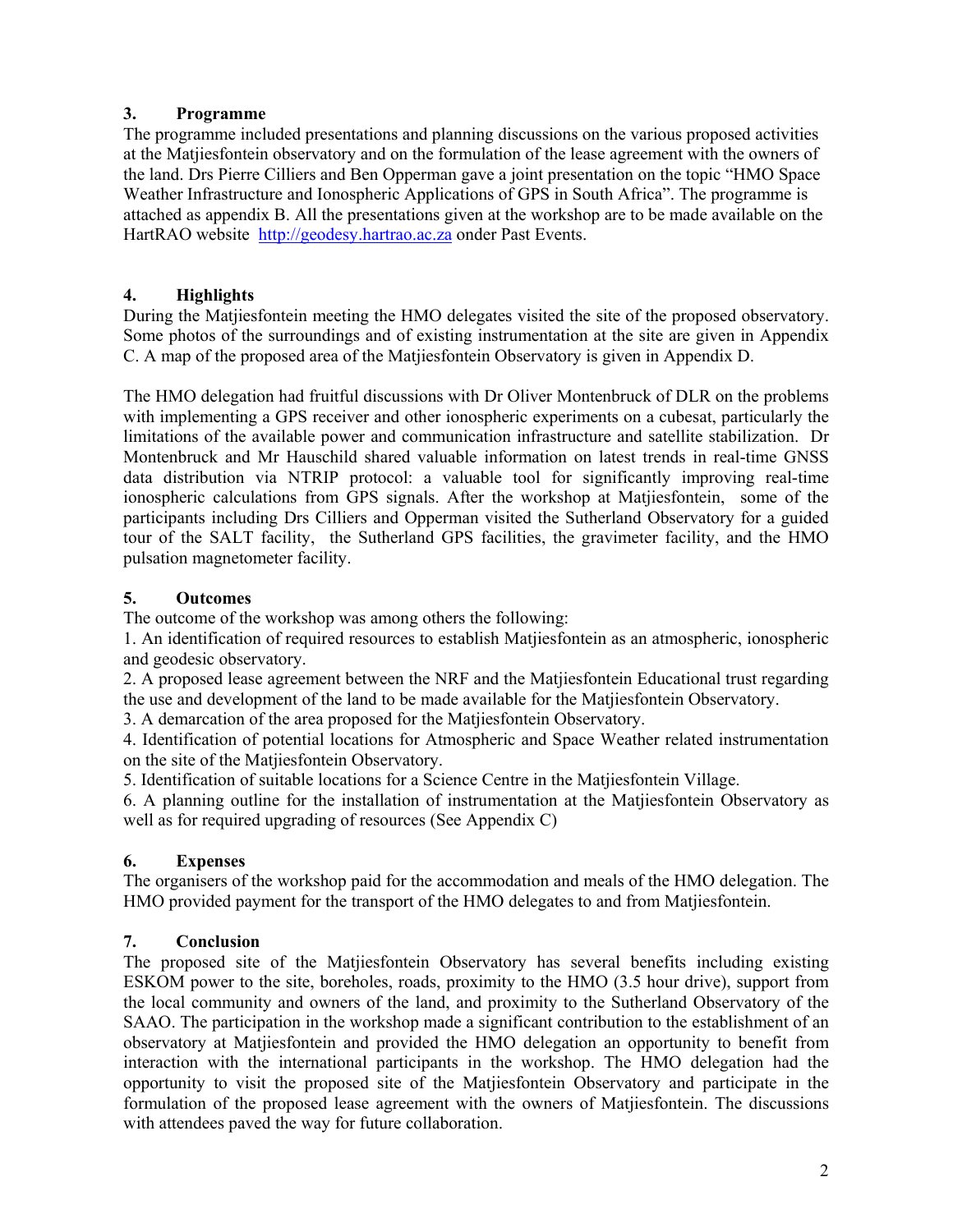## **8. Photos.**

Appendix D shows various maps and photos of the site and of the current infrastructure. Additional photos of the site taken from various locations along the border of the proposed site can be obtained from the authors.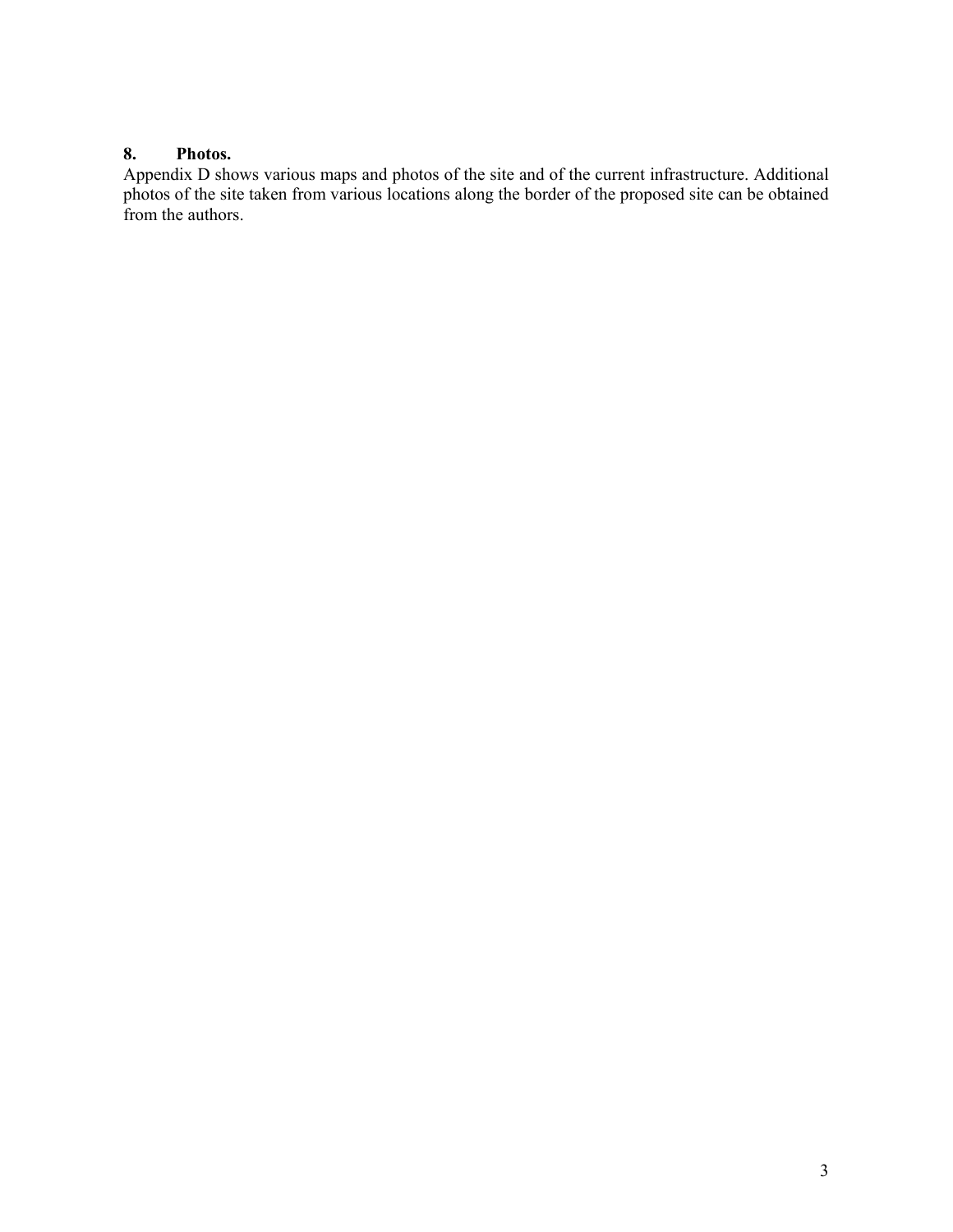**Appendix A: Group Photo** 



From left to right: Roelf Botha(HartRAO), Marisa Nicola(HartRAO), Lesley Nicola(UNISA), Cristina Botai(HartRAO), Andre Hauschild(DLR), Ben Opperman(HMO), Ludwig Combrinck(HartRAO), Pierre Cilliers(HMO), Oliver Montenbruck(DLR), Johan Bernard(HartRAO), Leon Croucamp(CGS), Stoffel Fourie(CSIR)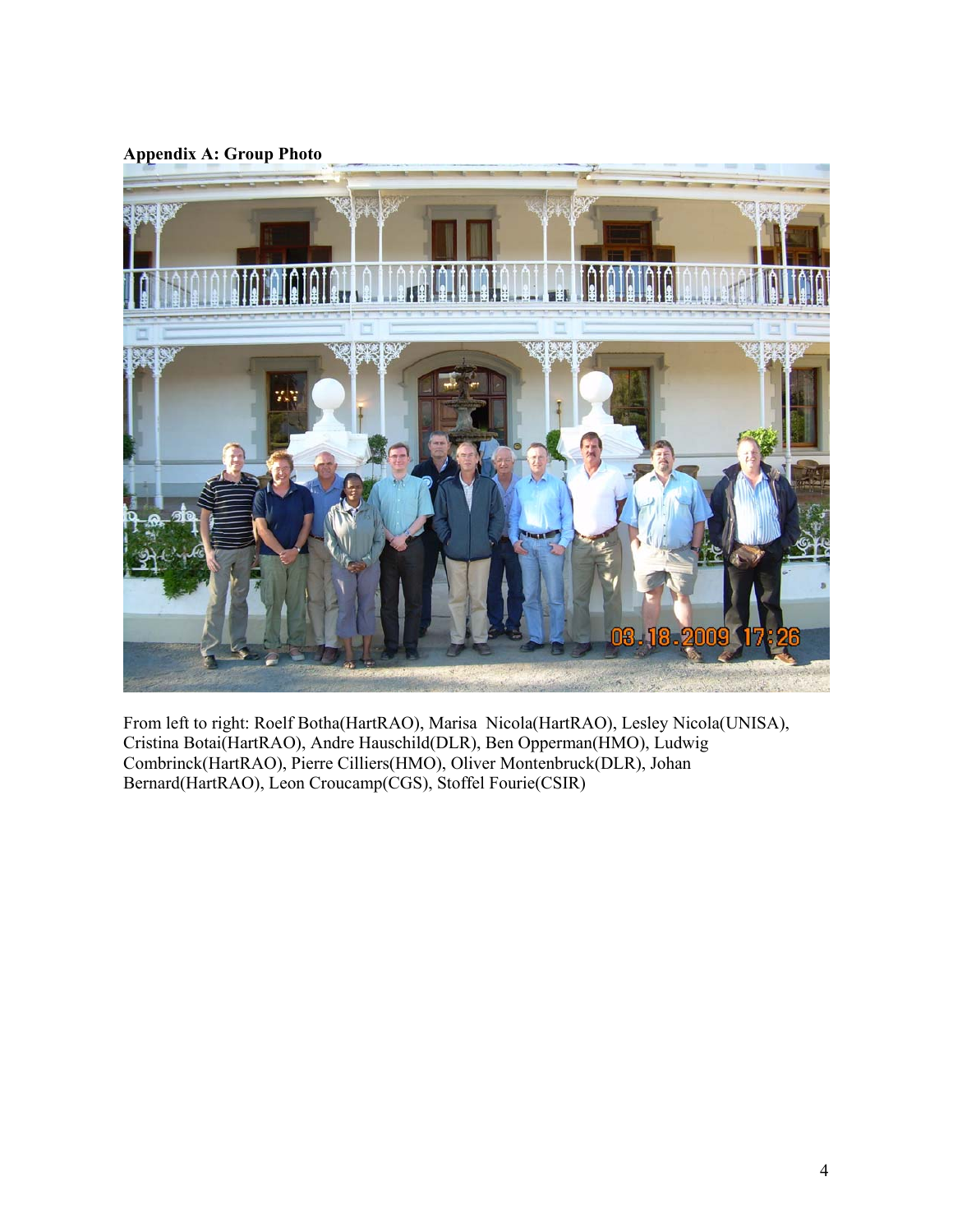**Appendix B: Workshop Programme**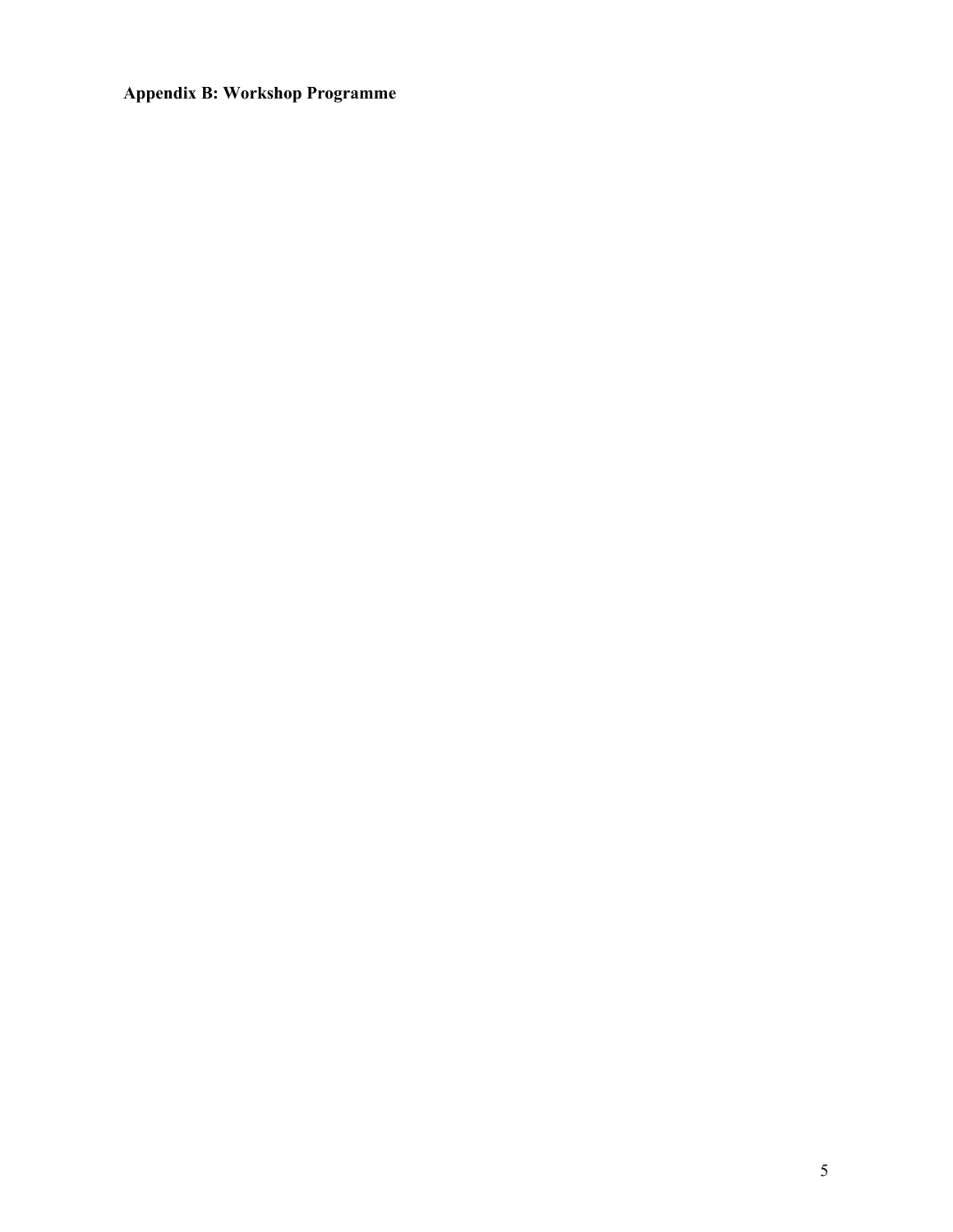#### Workshop 3: Matjiesfontein Space Geodesy Station Preliminary Program: Short Technical Workshop

|       |          | 2009/03/16                                                                                         | 2009/03/17                                                     | 2009/03/18                                       | 2009/03/19                  | 2009/03/20                                       |
|-------|----------|----------------------------------------------------------------------------------------------------|----------------------------------------------------------------|--------------------------------------------------|-----------------------------|--------------------------------------------------|
| Time  | Duration | Monday                                                                                             | Tuesday                                                        | Wednesday                                        | <b>Thursday</b>             | Friday                                           |
| 07:00 | 90       | Arrival<br>07:10 by Train                                                                          | <b>Breakfast</b>                                               | <b>Breakfast</b>                                 | <b>Breakfast</b>            | <b>Breakfast</b>                                 |
| 08:30 | 60       | <b>Check-in and Free</b><br><b>Time</b>                                                            | <b>Project Status Update</b><br>Ludwig                         | <b>Project Planning</b><br>Laser Ranger          | <b>Proposal Writing I</b>   |                                                  |
| 09:30 | 60       |                                                                                                    | <b>Sub Projects Status</b><br>SLR - Johan<br>LLR - Roelf       |                                                  |                             |                                                  |
| 10:30 | 30       |                                                                                                    | <b>Tea Break</b>                                               | <b>Tea Break</b>                                 | <b>Tea Break</b>            |                                                  |
| 11:00 | 60       |                                                                                                    | <b>Sub Projects Status</b><br>GNSS - Ludwig<br>Seeing - Marisa | <b>Project Planning</b><br><b>VLBI2010</b>       | <b>Proposal Writing II</b>  |                                                  |
| 12:00 | 60       | <b>Finger Lunch</b>                                                                                | <b>Project Planning</b><br>Gravimeter, Doris, etc              | Collaborator<br><b>Presentations</b><br>HMO, DLR |                             |                                                  |
| 13:00 | 60       | <b>Station Overview</b><br>Vision<br>Infrastructure                                                | Lunch                                                          | Lunch                                            | Lunch                       | <b>Free Time SAAO</b><br><b>Sutherland visit</b> |
| 14:00 | 60       |                                                                                                    | <b>Project Planning</b><br><b>GNSS</b>                         | Wrap-up I                                        | <b>Proposal Writing III</b> |                                                  |
| 15:00 | 60       | <b>Goals and Objectives</b><br>Part I: Science Outputs                                             | <b>Project Planning</b><br>Seeing Monitor                      |                                                  |                             |                                                  |
| 16:00 | 30       | <b>Tea Break</b>                                                                                   | <b>Tea Break</b>                                               | <b>Tea Break</b>                                 | <b>Tea Break</b>            |                                                  |
| 16:30 | 60       | <b>Goals and Objectives</b><br>Part II: Alignment with<br><b>DST and NRF Vision</b><br>and Mission | <b>Project Planning</b><br>Laser Ranger                        | Wrap-up II<br>Train departs at 17:55             | <b>Proposal Writing IV</b>  |                                                  |
| 17:30 | 90       | <b>Project Planning</b><br>Overall Infrastructure                                                  |                                                                |                                                  |                             |                                                  |
| 19:00 | 90       | Dinner                                                                                             | <b>Braai</b>                                                   | <b>Dinner</b>                                    | Dinner                      | <b>Dinner</b>                                    |

**Location Legend**



Court Room Dining Room Court Verandah Outstation Site Braai Area Hotel Verandah

Accomodation and Train bookings: Roelf Botha roelf@hartrao.ac.za Flight Bookings: Elronah Schaap (Smit) elronah@inkaba.org

Compiled by: Roelf Botha Cell: 083 411 7512 2009/03/09 14:06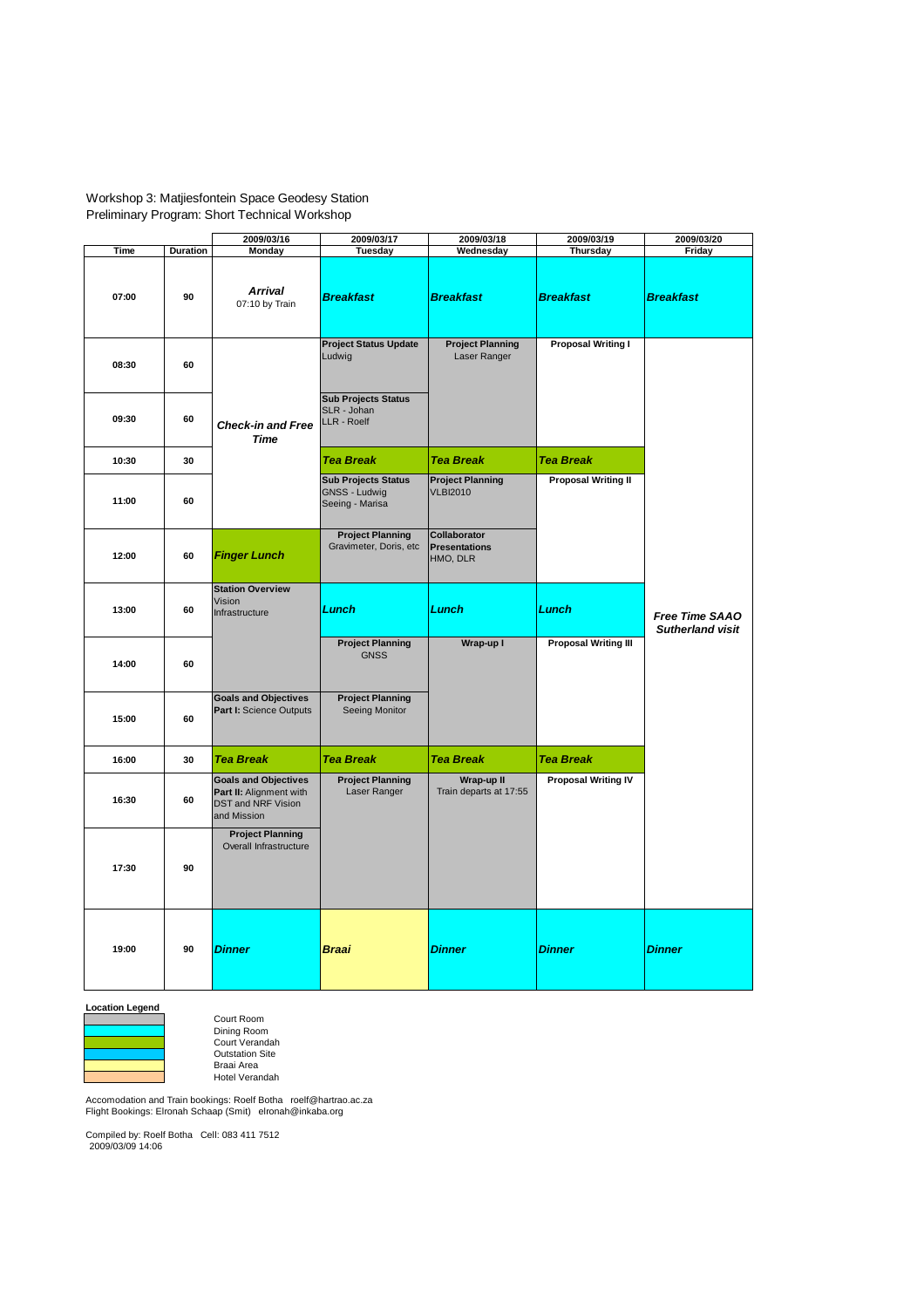## **Appendix C: Planning outline**

#### **Equipment to install during 2009:**

- 1. Gravimeter
- 2. DORIS
- 3. Seeing Monitor (maybe 2010)
- 4. Comms tower
- 5. Seismograph (maybe 2010)
- 6. Cloud Mapper

## **Other equipment at later stage:**

- 1. MOBLAS6 (?)
- 2. Maser / 10 exp (-15) accuracy, in controlled environment
- 3. SLR / LLR system (under development)
- 4. VLBI (after RFI tests on-site, hopefully tests to commence during 2009)
- 5. Meteor radar
- 6. HF Radar (high rate)
- 7. Ionosonde
- 8. GPS / VHF scintillation receiver (300 mb / day)
- 9. Fixed LIDAR (aerosols, temperature)
- 10. Met network ( $\sim$  8 stations)
- 11. VLF Receiver

## **Infrastructure planning (priority 1 highest 3 lowest)**

- 1. Road, bridges (in collaboration with Laingsburg City Council / Public Works) (2)
- 2. Transport (4x4 via Leon) (1)
- 3. Communications (1)
- 4. Electricity and backup power (60Hz via DC conversion) (2)
- 5. Water (3)
- 6. Overnight accomodation (room, toilet, kitchen) (3)
- 7. Vault for Gravimeter (1)
- 8. Mounts platforms for Seeing monitor (2)
- 9. Train coaches- upgrade / refurbish for Office, Science Awareness, computer facility (1)
- 10. MOA- land use, land for housing (expand scientific area to top of mountain, 40m north of ridge), train (like accomodation etc) (0)
- 11. Piers for SLR (3)
- 12. Footprint network 30 units (1)
- 13. Workshop and labs, toilets, kitchen, store, library (3)

## **On-Site support staff**

- 1. Science educator / outreach (2010)
- 2. Security (2009)
- 3. Road construction team (2009)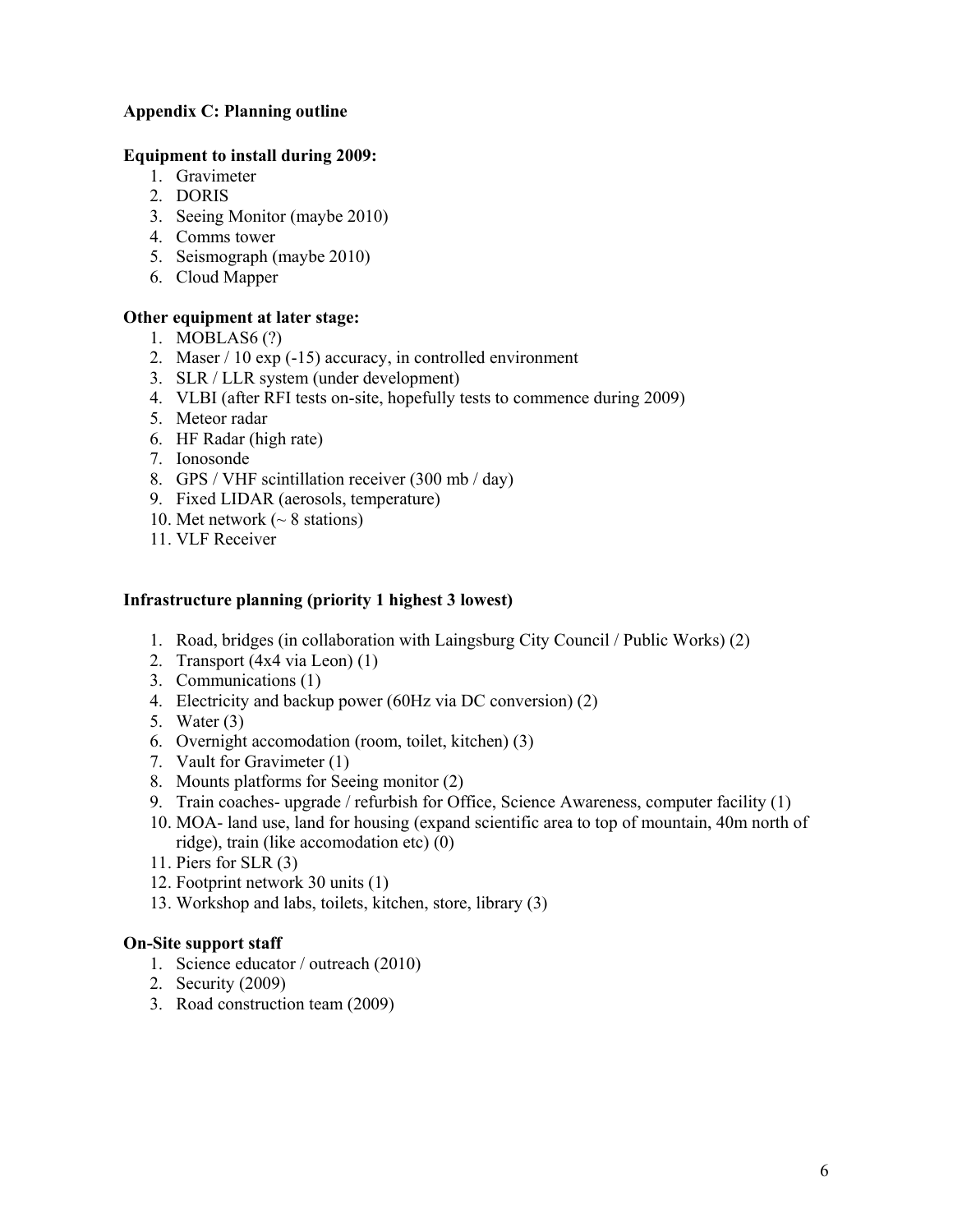

**Appendix D: Selected Photos and images of the proposed site** 

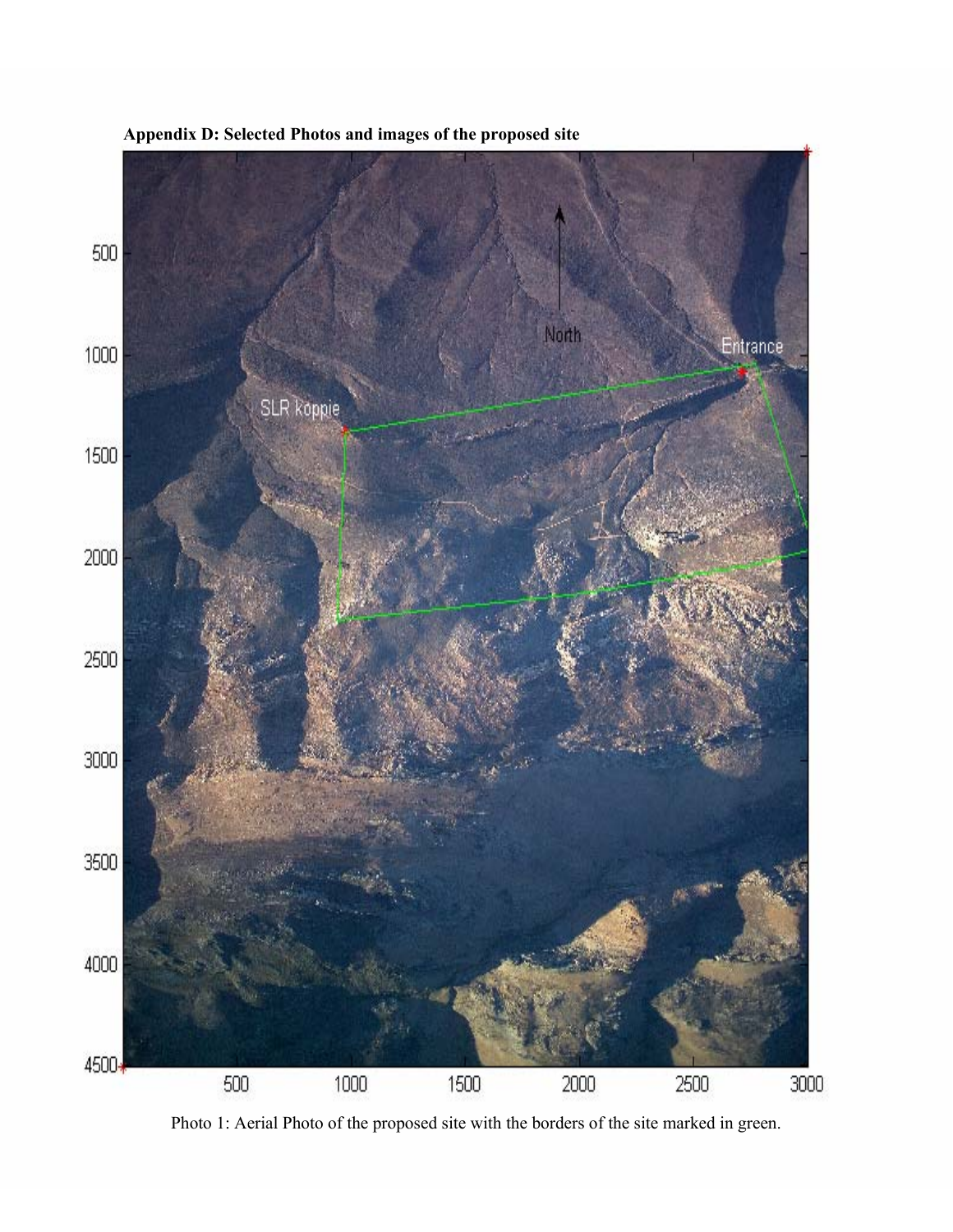

Photo 2: Google Earth image of the proposed site and its location relative to the Matjiesfontein Village.The Lord Milner Hotel is about 4 km directly North of the Matjiesfontein GPS antenna.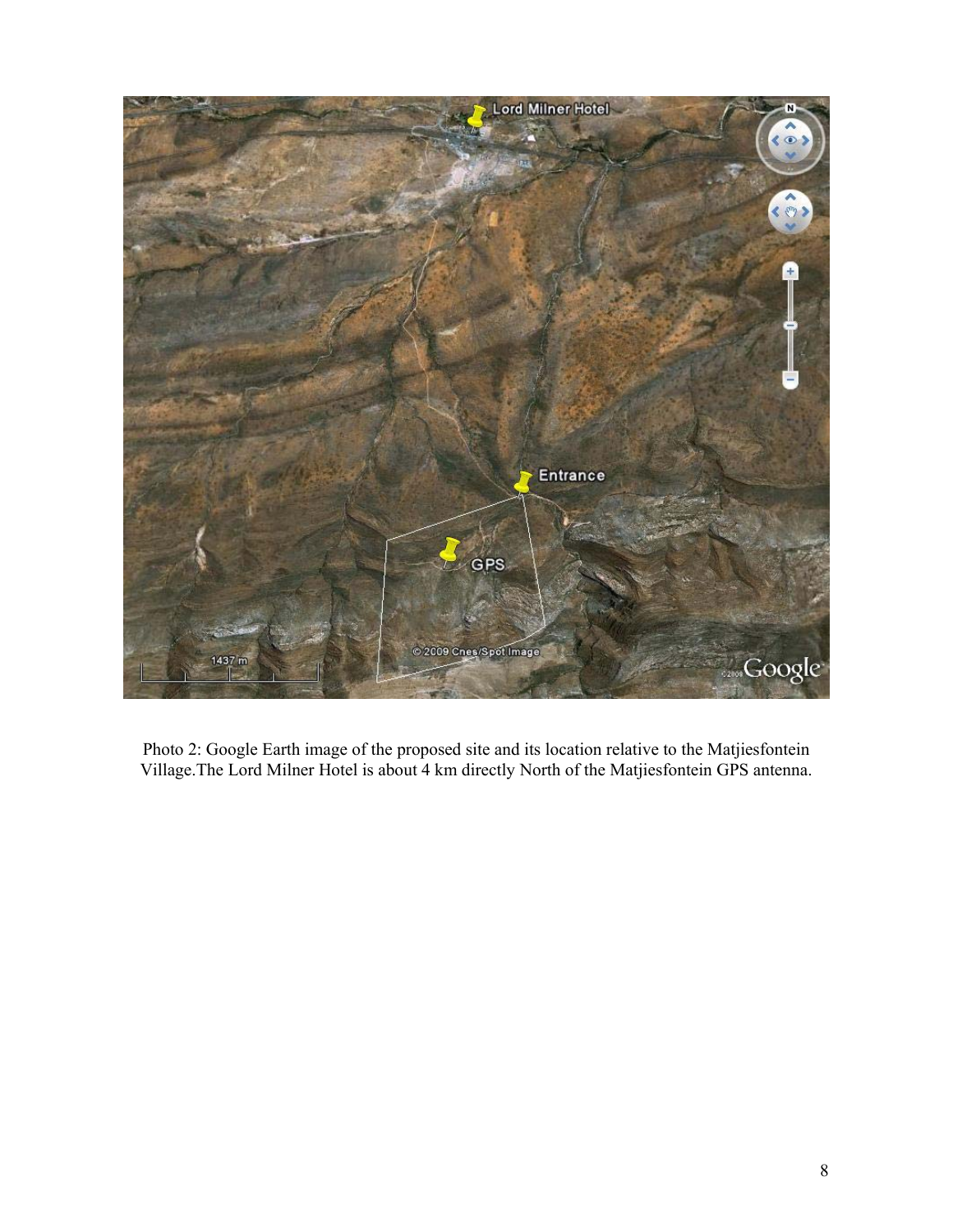

Photo 3: Zoomed Google Earth image of the proposed site.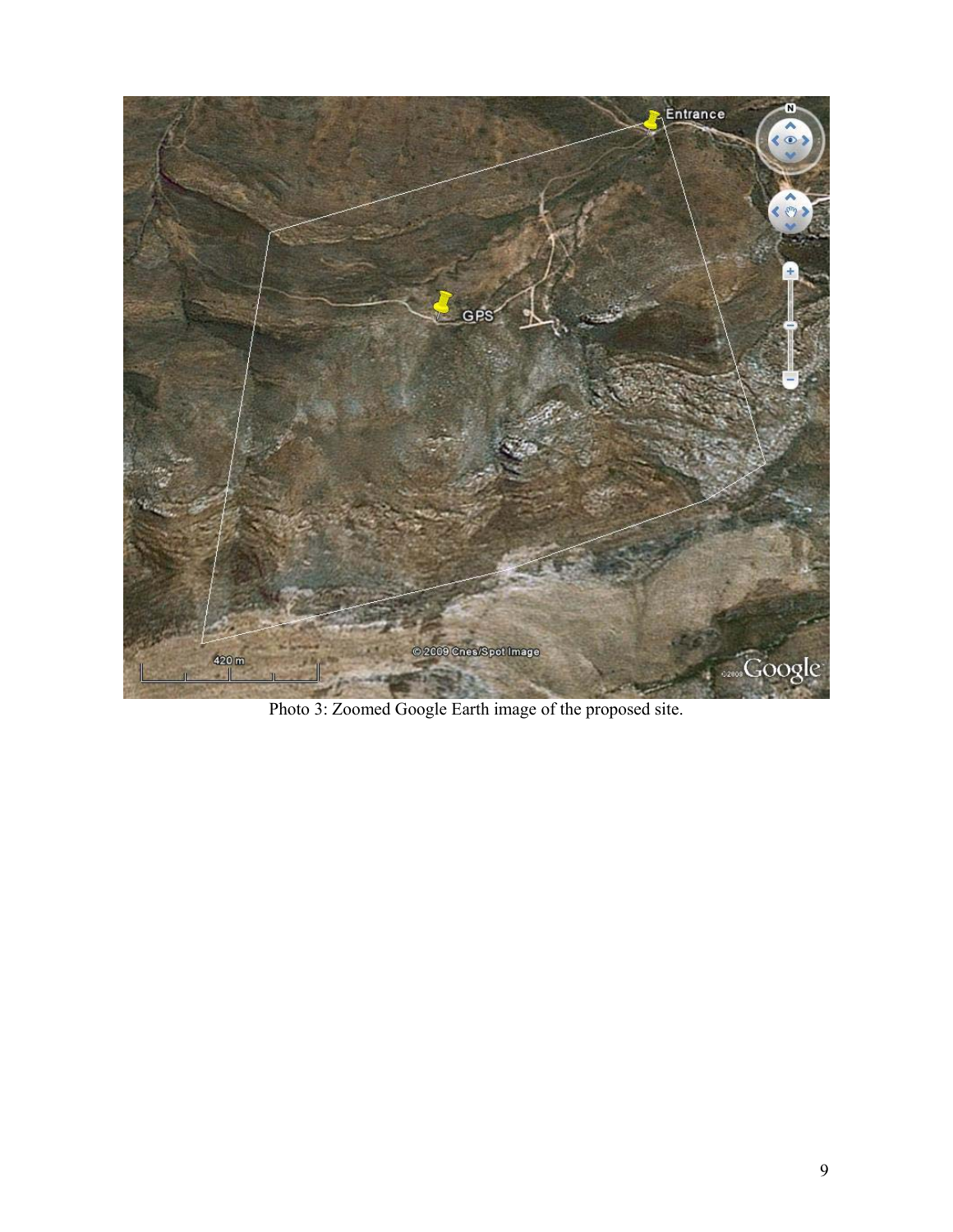

Photo 4: View towards the south of the access road to the proposed site. The horizon forms the southern border of the proposed site.